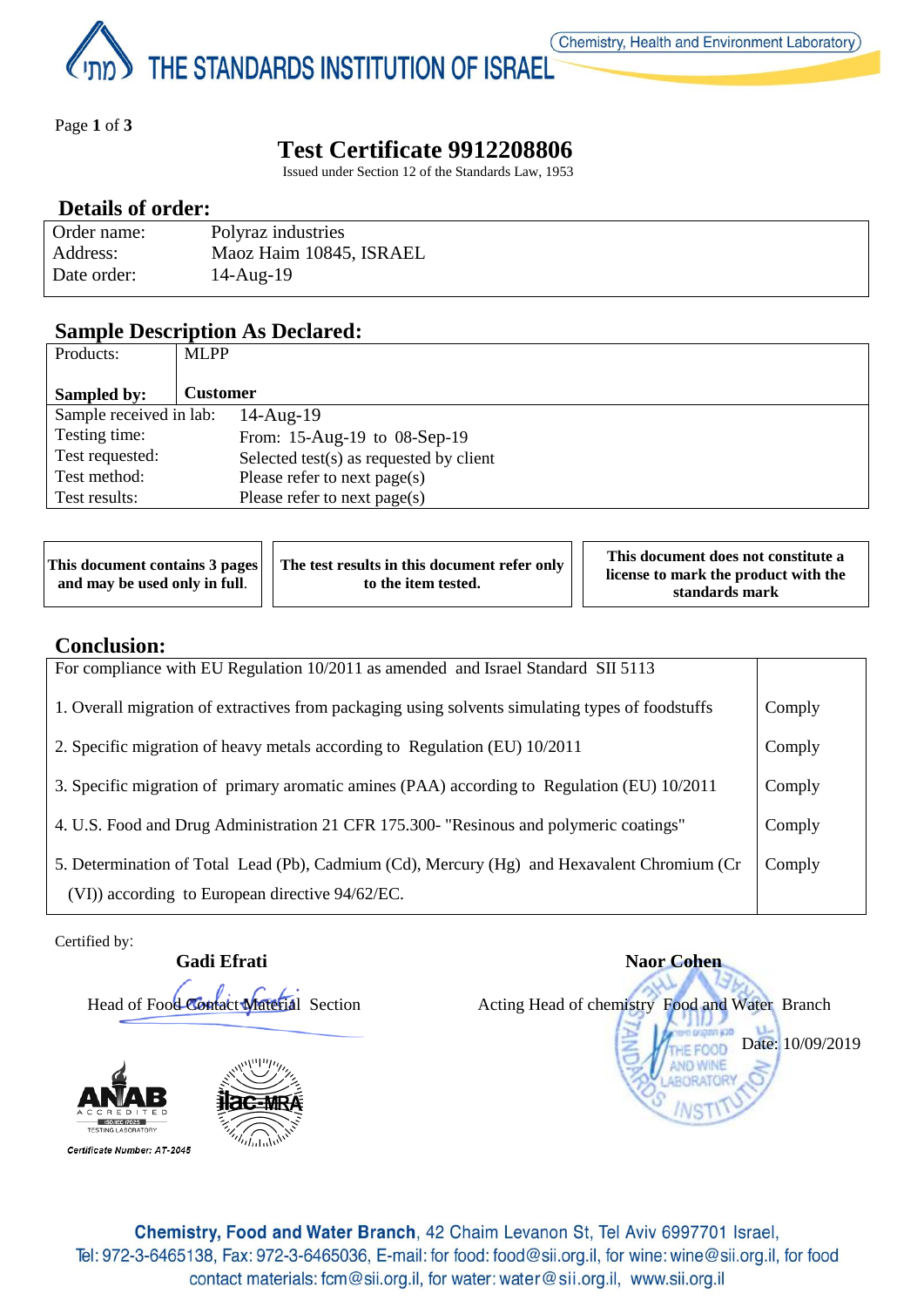THE STANDARDS INSTITUTION OF ISRAEL

Page **2** of **3**

# **Test Certificate No.9912208806**

Issued under Section 12 of the Standards Law, 1953

*Description:* MLPP Sheet and thermoforming products from it, PP is food contact layer. *Aqueous and alcoholic foodstuffs, acidic, oily, milk products and dry food products for high temperature applications up to 121<sup>o</sup>C .*

### *1- Overall Migration Protocol*

Selection of test conditions as specified to Regulation 10/2011 Annex III, V;

Selection of test method: EN 1186-1

| <b>Tested sample</b> | <b>Food Simulants</b>      | <b>Test conditions</b>     | Extractives, mg/sq. dm | Limit, mg/sq. dm |
|----------------------|----------------------------|----------------------------|------------------------|------------------|
| MLPP                 | A (Ethanol $10\%$ )        | 2 hours at $100^{\circ}$ C |                        |                  |
| ML PP                | $B$ (Acetic acid 3%)       | 2 hours at $100^{\circ}$ C |                        | 10               |
| MLPP                 | D <sub>2</sub> (Olive oil) | 2 hours at $100^{\circ}$ C | 4.2                    | 10               |

#### *2-Specific migration of metals according to Regulation (EU) 10/2011*

Selection of test method: EN 13130-1 and sample preparation in 3 w/w % acetic acid at 100 °C for 2 hours Method: ICP-AES (inductively argon coupled plasma emission spectroscopy)

| Soluble metal | SML, ppm | MDL, ppm | Results, ppm |  |  |
|---------------|----------|----------|--------------|--|--|
| <b>Barium</b> |          | 0.1      | <b>ND</b>    |  |  |
| Cobalt        | 0.05     | 0.05     | <b>ND</b>    |  |  |
| Copper        |          | 0.1      | <b>ND</b>    |  |  |
| <i>Iron</i>   | 48       |          | <b>ND</b>    |  |  |
| Lithium       | 0.6      | 0.1      | <b>ND</b>    |  |  |
| Manganese     | 0.6      | 0.1      | <b>ND</b>    |  |  |
| Zinc          | 25       | 0.5      | <b>ND</b>    |  |  |
| Aluminum      |          | 0.1      | <b>ND</b>    |  |  |
| Nickel        | 0.02     | 0.01     | <b>ND</b>    |  |  |
| $\mathbf{v}$  |          |          |              |  |  |

Note:

ppm=mg/kg (1,000 ppm=1,000 mg/kg=0.1%); SML = Specific Migration Limit;x

ND= Not Detected (<MDL); MDL=Method Detection Limit;

#### *3- Specific migration of Primary aromatic amines (PAA)- according to Regulation (EU) 10/2011* As specified in Regulation (EU) No. 10/2011 ANNEX III and V. Method: In-house method

| <b>Tested sample</b> | <b>Food Simulants</b> | <b>Test conditions</b>        | . mg/kg<br>"xtractives. | <i>L</i> imit<br>. mø/kø |
|----------------------|-----------------------|-------------------------------|-------------------------|--------------------------|
| <b>MLF</b><br>DD     | 3%<br>Acetic acid     | $100^{\circ}$ C<br>2 hours at | IV L                    | 0.01                     |

| 4- Total Extractives -21 FDA 175.300 |                  |                                                                                             |                     |                  |
|--------------------------------------|------------------|---------------------------------------------------------------------------------------------|---------------------|------------------|
|                                      |                  | As specified in U.S Food and Drug Administration 21 FDA 175.300 table 2 condition of use: A |                     |                  |
| <b>Tested sample</b>                 | <b>Simulants</b> | <b>Test conditions</b>                                                                      | <b>Extractives,</b> | Limit, $mg/in^2$ |
|                                      |                  |                                                                                             | $mg/in^2$           |                  |
| <b>MLPP</b>                          | Distilled water  | 2 hours at 250 deg. $F$                                                                     | $\langle 0.1$       | 0.5              |
| <b>MLPP</b>                          | Heptane          | 2 hours at 150 deg. $F$                                                                     | 0.1                 | 0.5              |
| <b>MLPP</b>                          | Ethanol 8%       | 2 hours at 150 deg. $F$                                                                     | < 0.1               | 0.5              |

Chemistry, Food and Water Branch, 42 Chaim Levanon St, Tel Aviv 6997701 Israel, Tel: 972-3-6465138, Fax: 972-3-6465036, E-mail: for food: food@sii.org.il, for wine: wine@sii.org.il, for food contact materials: fcm@sii.org.il, for water: water@sii.org.il, www.sii.org.il